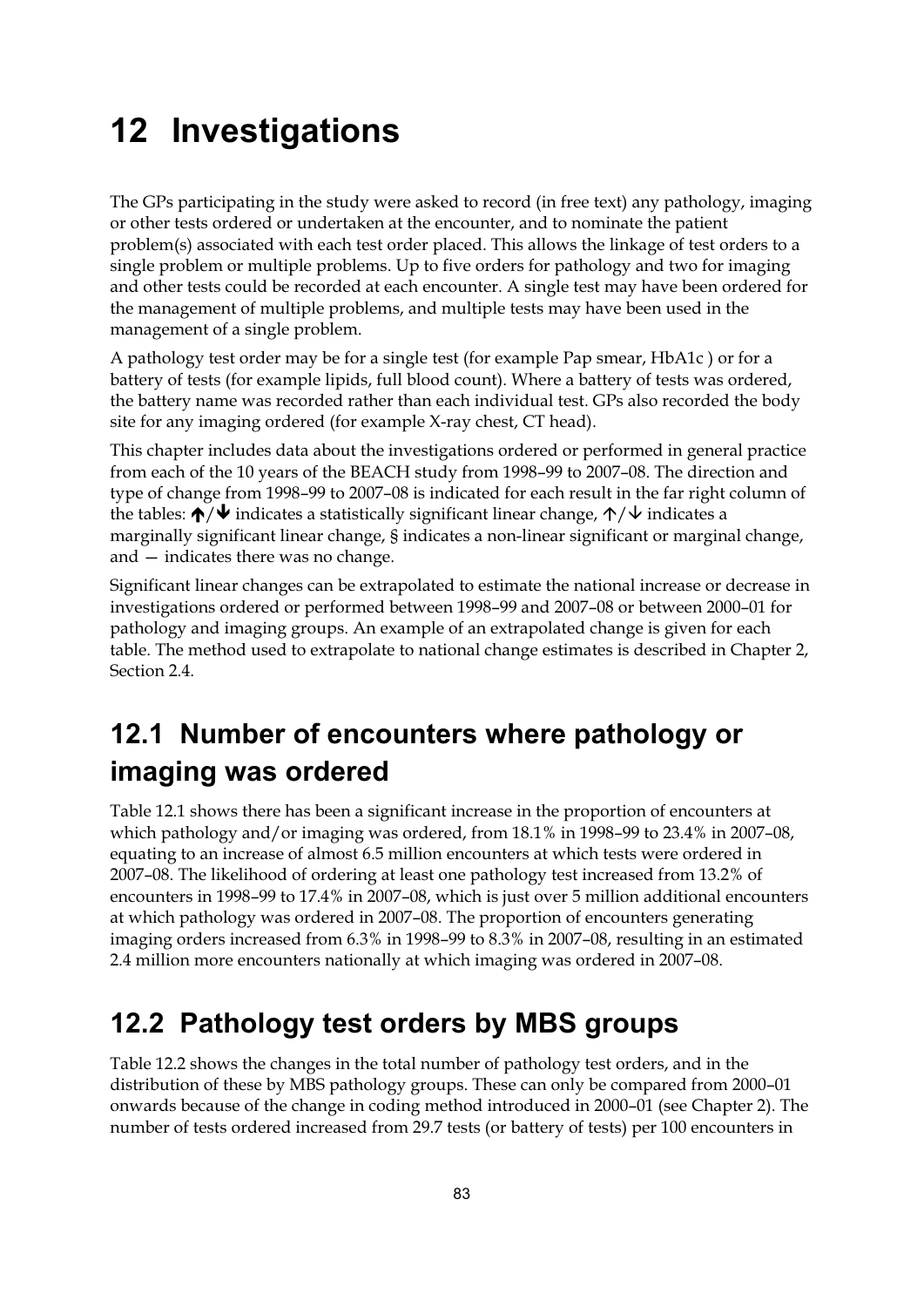2000–01 to 43.2 in 2007–08, which extrapolates to approximately 16.3 million more test orders in 2007–08 than in 2000–01 nationally.

The largest increase was in orders for chemical pathology, which increased from 15.6 per 100 encounters in 2000–01 to 24.9 in 2007–08. This extrapolates to an estimated 10.9 million additional chemistry test orders in 2007–08 than 8 years earlier. Haematology increased at a slower rate, rising from 5.8 tests per 100 encounters in 2000–01 to 7.9 in 2007–08, a national increase of approximately 2.6 million tests. Microbiology test orders increased from 4.6 per 100 encounters in 2000–01 to 5.7 in 2007–08, extrapolating to an increase of about 1.5 million additional test orders in 2007–08. There were far smaller increases in order rates for tissue pathology, immunology and simple tests, and no increases in the other test groups.

As shown in Figure 12.1, both the likelihood of ordering pathology and the total number of tests ordered have significantly increased over the 8 years to 2007–08. However, the growth in the number of tests/batteries ordered has been larger than the growth in likelihood of ordering, because the number of tests ordered, once a decision to order has been made, has increased from an average of 2.15 tests/batteries per tested encounter to 2.49.



*Note:* CI—confidence interval. Data collection method and coding system changed in 2000–01. Data from 1998–99 and 1999–00 are not comparable with data from 2000–01 to 2007–08 in regard to pathology test orders.

## **12.3 Imaging test orders by MBS group**

Table 12.3 shows the changes in imaging orders by imaging group from 2000–01 to 2007–08. The first 2 years of imaging data cannot be compared with subsequent years because of coding changes introduced in 2000.

Total test orders increased significantly from 7.7 per 100 encounters in 2000–01 to 9.5 in 2007–08, suggesting a national increase of just over 2.4 million encounters generating an order for imaging. Ultrasound imaging increased from 2.1 tests per 100 encounters in 2000–01 to 3.4 per 100 in 2007–08, a national increase of over 1.5 million encounters with ultrasound orders. Computerised tomography increased from 0.7 per 100 encounters in 2000–01 to 1.2 in 2007–08, equating to 580,000 encounters. Magnetic resonance imaging increased from less than 0.05 per 100 encounters in 2000–01 to 0.1 in 2007–08. Diagnostic radiology and nuclear medicine imaging order rates did not change significantly during this period.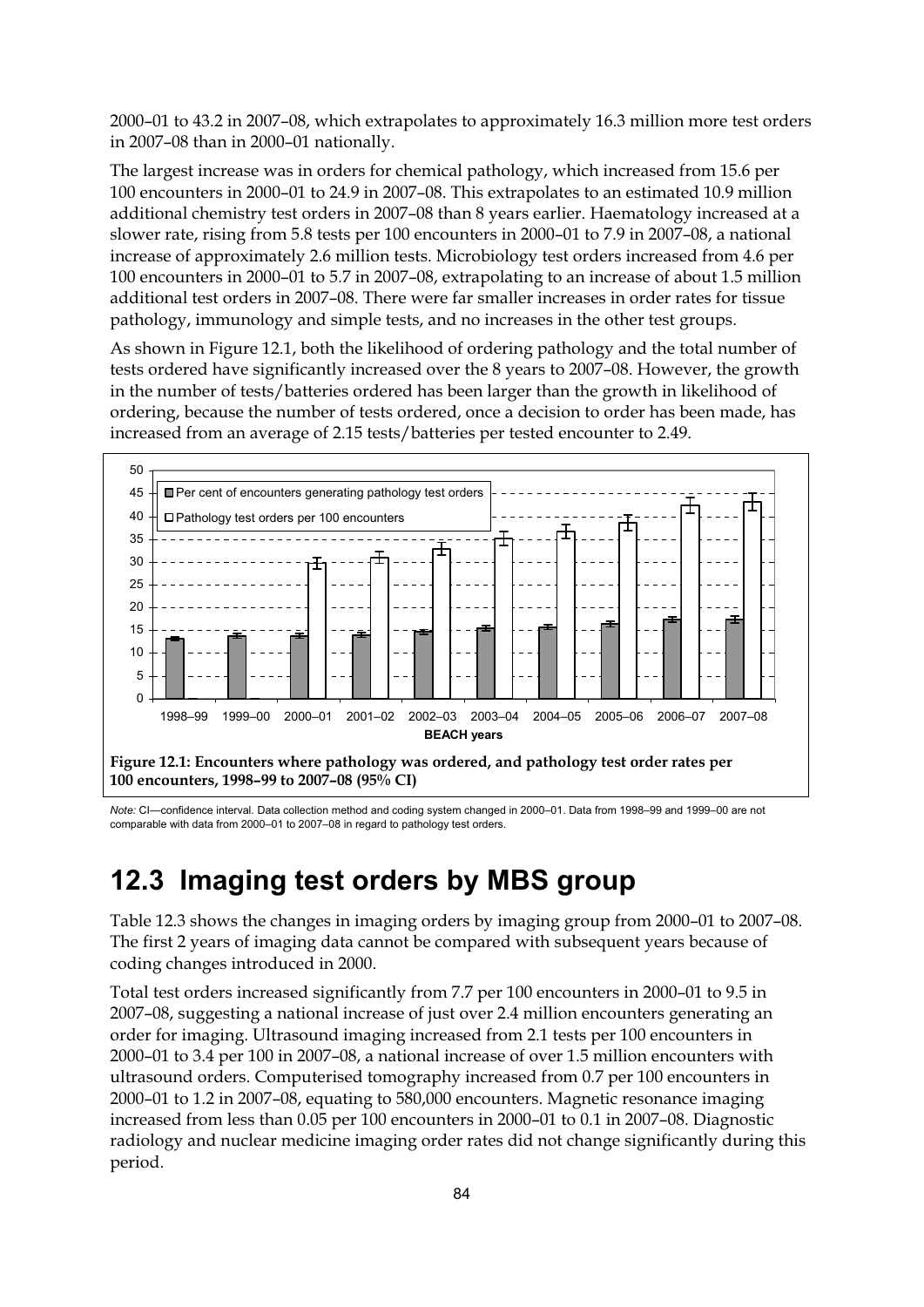| 1998-99                                                              |                                   |                    |                         |                         | Per cent of encounters (95% CI) |                         |                                                                                                      |                                 |                         |  |
|----------------------------------------------------------------------|-----------------------------------|--------------------|-------------------------|-------------------------|---------------------------------|-------------------------|------------------------------------------------------------------------------------------------------|---------------------------------|-------------------------|--|
|                                                                      | 1999-00                           | 2000-01            | $2001 - 02$             | $2002 - 03$             | 2003-04                         | 2004-05                 | 2005-06                                                                                              | 2006-07                         | $2007 - 08$             |  |
| $(n = 96,901)$ $(n = 104,856)$ $(n = 9$<br><b>Test ordered</b>       |                                   | (20.907)           |                         |                         |                                 |                         | (n = 96,805, m = 91,800, m = 91,200, m = 91,27,200, 12,27,200, 12,200, 12,000, 12,000, 12,000, 12,00 |                                 |                         |  |
| $(17.5 - 18.7)$<br>$\frac{8}{1}$<br>At least one test ordered        | $(18.3 - 19.5)$<br>18.9           | $(18.7 - 19.9)$    | $(18.6 - 19.8)$<br>192  | $(19.7 - 21.0)$<br>20.3 | $(20.1 - 21.5)$<br>20.8         | $(20.6 - 21.8)$<br>21.2 | $(21.4 - 22.7)$<br>22.1                                                                              | $(22.3 - 23.7)$<br>23.0         | $(22.7 - 24.1)$<br>23.4 |  |
| $(12.8 - 13.7)$<br>At least one pathology test 13.2<br>ordered       | $(13.3 - 14.3)$<br>13.8           | $(13.3 - 14.3)$    | $(13.5 - 14.5)$<br>14.0 | $(14.2 - 15.3)$<br>14.7 | $(14.9 - 16.1)$<br>15.5         | $(15.2 - 16.3)$<br>15.7 | $(15.8 - 16.9)$<br>16.4                                                                              | $(16.8 - 18.0)$<br>17.4         | $(16.7 - 18.0)$<br>17.4 |  |
| $(6.0 - 6.6)$<br>.<br>ს<br>ს<br>At least one imaging test<br>ordered | $(6.4 - 7.0)$<br>$\overline{6}$ . | $(6.5 - 7.1)$<br>∞ | $(6.6 - 7.2)$<br>6.9    | $(7.1 - 7.8)$<br>75     | $(6.9 - 7.5)$<br>72             | $(7.0 - 7.6)$<br>73     | $(7.4 - 8.1)$<br>$\overline{7}$ .8                                                                   | $(7.6 - 8.2)$<br>$\overline{0}$ | $(8.0 - 8.6)$<br>.<br>ထ |  |

Table 12.1: Number of encounters for which pathology or imaging was ordered, summary of annual results, BEACH, 1998-99 to 2007-08 **Table 12.1: Number of encounters for which pathology or imaging was ordered, summary of annual results, BEACH, 1998–99 to 2007–08**

(a) The direction and type of change from 1998-99 to 2007-08 is indicated for each result:  $\bigwedge' \bigvee$  indicates a statistically significant change.  $\forall$  indicates a statistically significant change. (a) The direction and type of change from 1998–99 to 2007–08 is indicated for each result:  $\spadesuit$ 

Note: CI-confidence interval. *Note:* CI—confidence interval.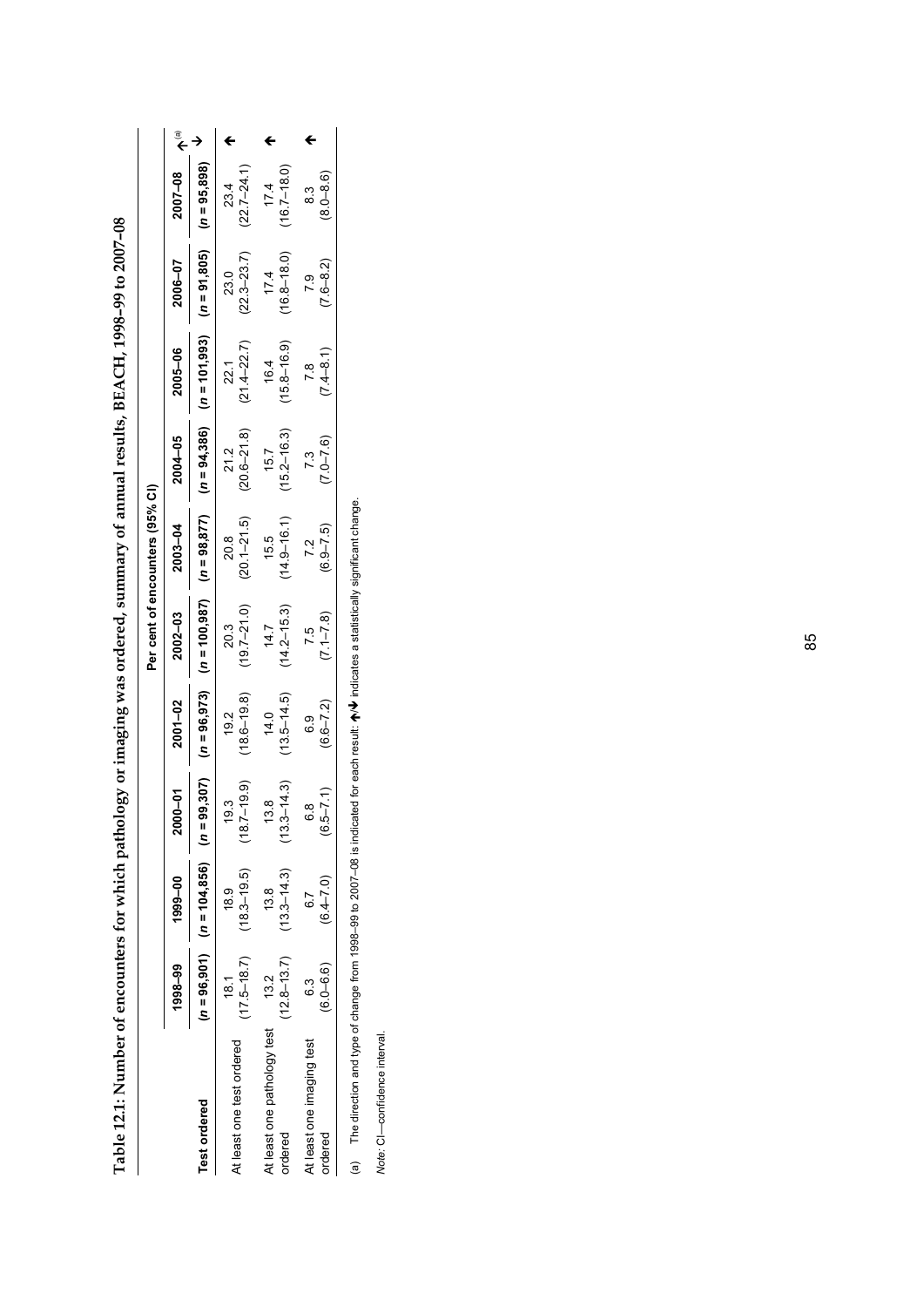| co model , you code international<br>$\frac{1}{2}$ |
|----------------------------------------------------|
|                                                    |
|                                                    |
|                                                    |
|                                                    |
|                                                    |
|                                                    |
|                                                    |
| ו<br>ו                                             |
|                                                    |
|                                                    |
|                                                    |
|                                                    |
|                                                    |
|                                                    |
|                                                    |
|                                                    |
|                                                    |
|                                                    |
|                                                    |
|                                                    |
|                                                    |
|                                                    |
| こうりょう うちゃくりょう ようしょうりょうりょうりょう                       |
|                                                    |
|                                                    |
|                                                    |
|                                                    |
|                                                    |
|                                                    |
|                                                    |
|                                                    |
|                                                    |
| ׇ֚֘֡                                               |
|                                                    |
|                                                    |
|                                                    |
|                                                    |
|                                                    |
|                                                    |
|                                                    |
|                                                    |
|                                                    |
|                                                    |
| ĺ                                                  |
|                                                    |
|                                                    |
|                                                    |
|                                                    |
|                                                    |
|                                                    |
|                                                    |
|                                                    |
|                                                    |
|                                                    |
| j                                                  |
|                                                    |
|                                                    |
|                                                    |
|                                                    |
| <b>Additional</b>                                  |
|                                                    |
|                                                    |
|                                                    |
|                                                    |
|                                                    |
|                                                    |
|                                                    |
|                                                    |
|                                                    |
|                                                    |
|                                                    |
|                                                    |
|                                                    |
|                                                    |
|                                                    |
|                                                    |
|                                                    |

|                                                                                                               |                     |                        |                                 |                                   | Rate per 100 encounters <sup>(a)</sup> (95% CI) |                                   |                                   |                                                 |                                   |                                 |                      |
|---------------------------------------------------------------------------------------------------------------|---------------------|------------------------|---------------------------------|-----------------------------------|-------------------------------------------------|-----------------------------------|-----------------------------------|-------------------------------------------------|-----------------------------------|---------------------------------|----------------------|
|                                                                                                               | 1998-99             | 1999-00                | $-00$<br>ຊ                      | $2001 - 02$                       | $2002 - 03$                                     | 2003-04                           | 2004-05                           | 2005-06                                         | 2006-07                           | 2007-08                         | $\widehat{\epsilon}$ |
| Pathology test ordered                                                                                        | $(n = 96, 901)$     | $(n = 104, 856)$       | 99,307)<br>$\bar{a}$            | $(n = 96, 973)$                   | $(n = 100, 987)$                                | $(n = 98, 877)$                   | $(n = 94, 386)$                   | $(n = 101, 993)$                                | $(n = 91,804)$                    | $(n = 95,898)$                  |                      |
| Chemistry*                                                                                                    | $\frac{\lambda}{2}$ | $\sum_{i=1}^{n}$       | $8 - 16.5$<br>15.6<br>(14)      | $(15.6 - 17.3)$<br>16.5           | $(16.8 - 18.6)$<br>17.7                         | $(18.1 - 20.1)$<br>19.1           | $(19.5 - 21.4)$<br>20.4           | $(20.6 - 22.9)$<br>21.8                         | $(23.3 - 25.7)$<br>24.5           | $(23.6 - 26.2)$<br>24.9         |                      |
| Haematology*                                                                                                  | N<br>Av             | $\frac{\lambda}{2}$    | $.5 - 6.1$<br>5.8<br>তি<br>     | $(5.8 - 6.5)$<br>6.2              | $(5.9 - 6.6)$<br>6.3                            | $(6.4 - 7.2)$<br>6.8              | $(6.6 - 7.3)$<br>7.0              | $(6.9 - 7.7)$                                   | $(7.5 - 8.3)$<br>7.9              | $(7.5 - 8.3)$<br>7.9            |                      |
| Microbiology*                                                                                                 | NAV                 | $\frac{\lambda}{2}$    | $3 - 4.9$<br>4.6<br>4.          | $(4.5 - 5.2)$<br>4.9              | $(4.8 - 5.5)$<br>5.1                            | $(4.9 - 5.7)$<br>5.3              | $(4.9 - 5.6)$<br>52               | $(5.2 - 5.9)$<br>5.6                            | $(5.4 - 6.3)$<br>5.9              | $(5.3 - 6.0)$<br>5.7            |                      |
| Cytology*                                                                                                     | $\frac{\lambda}{2}$ | $\frac{\lambda}{2}$    | $3 - 1.7$<br>ć.<br>É            | $(1.4 - 1.7)$<br>$\frac{6}{1}$    | $(1.5 - 1.8)$<br>$\ddot{ }$ :                   | $(1.5 - 2.0)$<br>$\frac{8}{1}$    | $(1.5 - 1.8)$<br>$\frac{6}{1}$    | $(1.6 - 1.9)$<br>$\ddot{ }$ :                   | $(1.5 - 1.9)$<br>$\ddot{ }$ :     | $(1.7-2.1)$                     |                      |
| Other NEC*                                                                                                    | $\frac{2}{3}$       | $\frac{2}{5}$          | $7 - 0.9$<br>$\frac{8}{2}$<br>S | $(0.6 - 0.8)$<br>0.7              | $(0.6 - 0.9)$<br>$0.\overline{8}$               | $(0.7 - 0.9)$<br>$0.\overline{8}$ | $(0.7 - 1.0)$<br>$0.\overline{8}$ | $(0.6 - 0.8)$                                   | $(0.7 - 1.0)$<br>$\overline{0}$ . | $(0.8 - 1.2)$<br>$\frac{0}{1}$  |                      |
| Tissue pathology*                                                                                             | NAV<br>Z            | $\frac{2}{5}$          | $4 - 0.5$<br>0.5<br>ë           | $(0.4 - 0.6)$<br>0.5              | $(0.4 - 0.6)$<br>0.5                            | $(0.5 - 0.8)$<br>$\sim$           | $(0.6 - 0.9)$<br>$0.\overline{8}$ | $(0.5 - 0.7)$                                   | $(0.6 - 0.8)$<br>$\overline{0}$ . | $(0.6 - 0.9)$<br>$\frac{8}{10}$ |                      |
| Immunology*                                                                                                   | $\frac{\lambda}{2}$ | $\frac{\lambda}{2}$    | $4 - 0.6$<br>0.5<br>S           | $(0.4 - 0.5)$<br>0.5              | $(0.4 - 0.5)$<br>0.5                            | $(0.4 - 0.5)$<br>0.5              | $(0.4 - 0.6)$<br>0.5              | $(0.5 - 0.7)$<br>0.6                            | $(0.5 - 0.7)$<br>0.6              | $(0.6 - 0.7)$                   |                      |
| Infertility/pregnancy*                                                                                        | NAv                 | $\tilde{\mathfrak{F}}$ | $2 - 0.3$<br>$\frac{3}{2}$<br>ë | $(0.2 - 0.3)$<br>$0.\overline{3}$ | $(0.2 - 0.3)$<br>$0.\overline{3}$               | $(0.2 - 0.3)$<br>0.2              | $(0.2 - 0.3)$<br>$0.\overline{3}$ | $\begin{array}{c} 0.2 \\ 0.2 - 0.3 \end{array}$ | $0.2$<br>$(0.2 - 0.3)$            | $(0.1 - 0.2)$<br>0.2            |                      |
| Simple test; other*                                                                                           | NA <sub>V</sub>     | $\sum_{i=1}^{n}$       | $(1 - 0.1)$<br>Σ,<br>S          | $(0.1 - 0.1)$<br>$\overline{0}$   | $(0.1 - 0.2)$<br>$\overline{0}$                 | $(0.1 - 0.2)$<br>$\overline{0}$   | $(0.1 - 0.1)$<br>$\tilde{\circ}$  | $(0.1 - 0.2)$<br>$\overline{c}$                 | $(0.1 - 0.2)$<br>0.2              | $(0.1 - 0.2)$<br>$\frac{2}{3}$  |                      |
| Total pathology tests                                                                                         | $\frac{8}{2}$       | NA <sub>V</sub>        | $(-30.9)$<br>29.7<br><u>g</u>   | $(29.7 - 32.4)$<br>31.0           | $(31.5 - 34.4)$<br>32.9                         | $(33.7 - 36.7)$<br>35.2           | $(35.2 - 38.2)$<br>36.7           | $(36.9 - 40.3)$<br>38.6                         | $40.7 - 44.2$<br>42.4             | $41.3 - 45.0$<br>43.2           |                      |
| الاقطام المحام المتقاطع المحاملة مستحقين والمتالون المحافظ والمحافظ والمتعالم وقداما<br>$\tilde{\mathcal{L}}$ |                     |                        |                                 | ו<br>הר ^ הו                      |                                                 |                                   |                                   |                                                 |                                   |                                 |                      |

Data collection method and coding system changed at the end of the second year of BEACH. Years 1 and 2 are not comparable with years 3 to 10 in regard to pathology groups. (a) Data collection method and coding system changed at the end of the second year of BEACH. Years 1 and 2 are not comparable with years 3 to 10 in regard to pathology groups.

The direction and type of change from 2000-01 to 2007-08 is indicated for each result: A/V indicates a statistically significant change, A/V indicates a marginal change, and -- indicates there was no change.  $\bm{\psi}$  indicates a statistically significant change,  $\tau \! \! \! \gamma \! \! \! \! \! \nu$  indicates a marginal change, and — indicates there was no change. (b) The direction and type of change from 2000–01 to 2007–08 is indicated for each result:  $\spadesuit$ Includes multiple ICPC-2 and ICPC-2 PLUS codes (see Appendix 5). \* Includes multiple ICPC-2 and ICPC-2 PLUS codes (see Appendix 5).  $\overline{6}$   $\overline{6}$   $\overline{6}$ 

Note: CI-confidence interval; NAv-not available; NEC-not elsewhere classified. *Note:* CI—confidence interval; NAv—not available; NEC—not elsewhere classified.